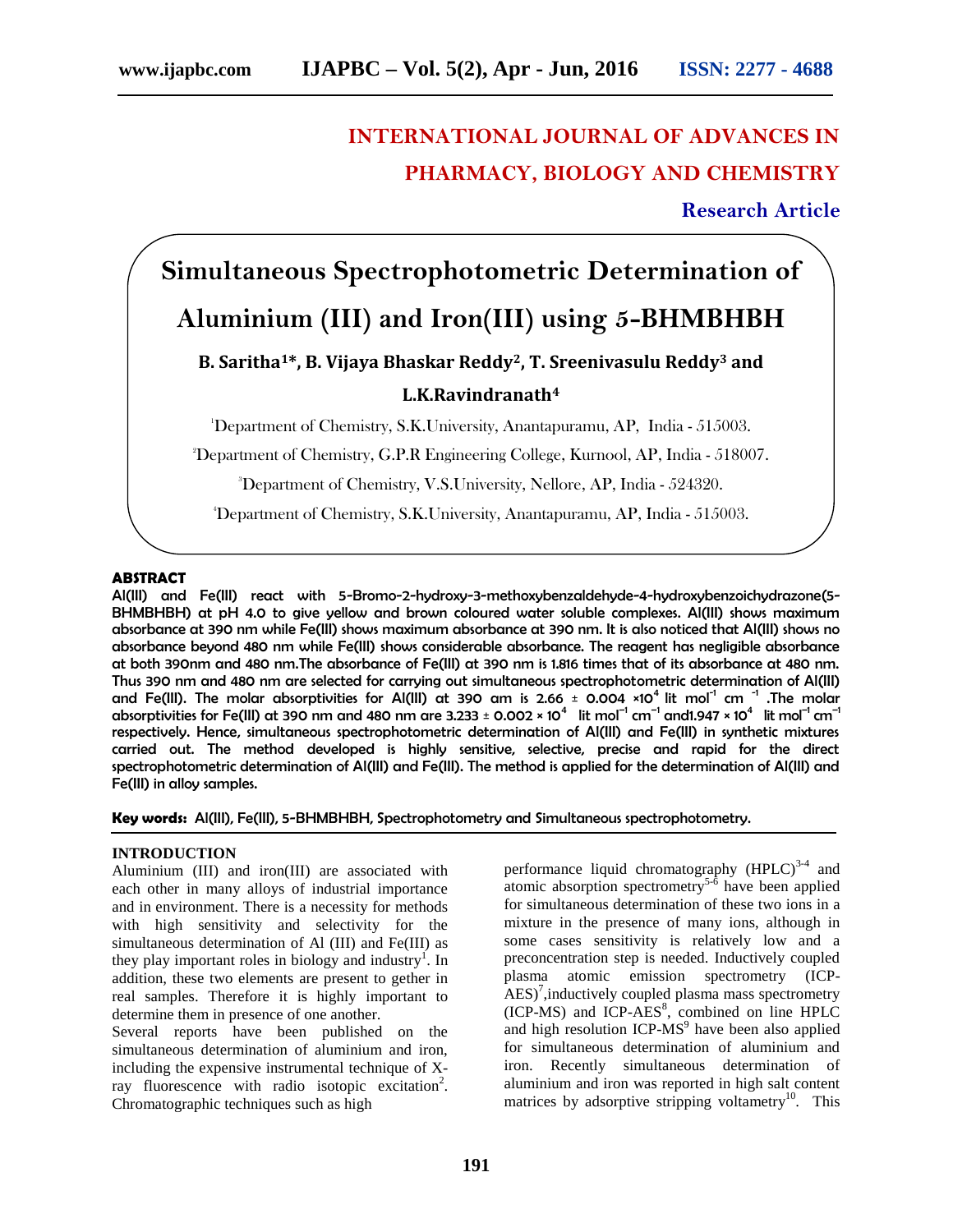method requires  $90^{\circ}$ C temperature and long analysis time.

Despite the success of the above mentioned methods, there is still great interest in the application of spectrophotometric methods in determination of metal ions, due to both the rapidity and simplicity of the technique. We have reported sensitive spectrophotometric procedures for the determination of Al(III)<sup>11</sup> and Fe(III)<sup>12</sup> using 5-BHMBHBH.

Now we report a sensitive and selective method for the simultaneous determination of Al(III) and Fe(III). The proposed method is easily applied for their simultaneous determination in standard reference samples.

#### **EXPERIMENTAL**

#### **Apparatus:**

The absorbance and pH measurements were made on a Perkin Elmer (LAMDA 25) UV-Visible spectrophotometer (Model UV-160A) controlled by a computer fitted with 1cm path length quartz cells and an ELICO digital pH meter of (Model LI 613) respectively.

#### **Reagents**

5-bromo-2-hydroxy-3-methoxybenzaldehyde-p-

hydroxy benzoic hydrazone (5-BHMBHBH) was synthesized in the laboratory by condensing 5- Bromo-2- hydroxy-3-methoxybenzaldehyde and p hydroxybenzoic hydrazide. A 0.01M DMF solution of the reagent is used in the studies.

All the reagents used were of analytical reagent grade unless otherwise stated. Stock solutions of Al(III) and Fe (III)  $(1.0\times10^{-2}M)$  were prepared in double distilled water and standardized $\frac{1}{3}$ , A buffer solution of pH 4.0 is used.

#### **General Procedure**

A 10 ml volumetric flask containing 5 ml of buffer solution pH 4.0, 1.5 ml of DMF and 0.5 ml of 5- BHMBHBH  $(1.0 \times 10^{-2} M)$ solution and known aliquot of the synthetic mixture containing Al(III) and Fe (III) are added. The absorbance of the solution is measured at 390 nm and 480 nm against the reagent blank.

#### **RESULTS AND DISCUSSION**

Al(III) and Fe(III) are two important metal ions that finds use in industry. They are present together in some alloy samples. Hence, their simultaneous determination is of importance. This increases the selectivity of the method. No simultaneous direct spectrophotometric method is reported for determination of Al(III) and Fe(III) in the literature.

Aluminium (III) reacts with 5-BHMBHBH in the pH range of 2.0 to 8.0 to form yellow coloured water soluble complex. The colour intensity is maximum in the pH range  $2.0-7.0$ . The complex shows  $_{\text{max}}$  at 390 nm. Iron(III) reacts with 5-BHMBHBH giving brown coloured water soluble complex in the pH range of 2.0 to 8.0 .The colour intensity is the maximum in the pH range 3.5–7.5. The complex shows absorbance maximum at 390nm.

Thus, it is clear that both Al (III) and Fe (III) react with 5-BHMBHBH forming water soluble coloured complexes and have maximum absorbance at pH 4.0. It is, therefore, possible that Al (III) and Fe (III) can be determined simultaneously using 5- BHMBHBH spectrophotometrically. The absorption spectra of the following solutions are recorded for selecting the wavelengths for absorbance measurements. **(a)** The absorption spectrum of 5-BHMBHBH  $(5.0 \times 10^{-3} M)$ at pH 4.0 is recorded by following the general procedure and presented in fig. 1a, **(b)**The absorption spectrum of Al (III)-5-BHMBHBH complex  $(2.0 \times$  $10^{-5}$  M) is recorded by following the general procedure and presented in fig. 1b. **(c)** The absorption spectrum of Fe (III) – 5-BHMBHBH complex (2.0  $\times$  $10^{-5}$  M) is recorded by following the general procedure and presented in fig.1c.

From the spectra in fig.1, it is clear that Al(III) shows absorbance maximum at 390 nm and Fe(III) also shows absorbance maximum at 390 nm, but at 480 nm Al(III) shows zero absorption. From experiments it is found that the absorbance of solutions containing mixture of Al(III) and Fe(III) at 390 nm and 480 nm is equal to the sum of the absorbance values due to individual Al (III) and Fe (III) species at these wavelengths. This suggests that it is possible to carry out a simultaneous spectrophotometric determination of Al (III) and Fe(III) using 5-BHMBHBH by measuring the absorbance of the solution mixtures at 390 nm and 480 nm.

The absorbance of the solution mixtures containing Al (III) and Fe (III) complex species is recorded at 390 nm and 480 nm at pH 4.0. From the absorbance value at 480 nm (where Al(III) has zero absorbance) the amount of Fe(III) is computed from the predetermined calibration plot. The amount of Al(III) is calculated from the absorbance values measured at 390 nm. It is obtained after subtracting the absorbance due to Fe(III) at this wavelength . The absorbance of Fe(III) at 390 nm is 1.816 times that of its absorbance at 390 nm. Therefore, the amount of Al(III) is computed from the absorbance measured at 390 nm. The following equation is employed to calculate the amounts of Al(III) at 390 nm.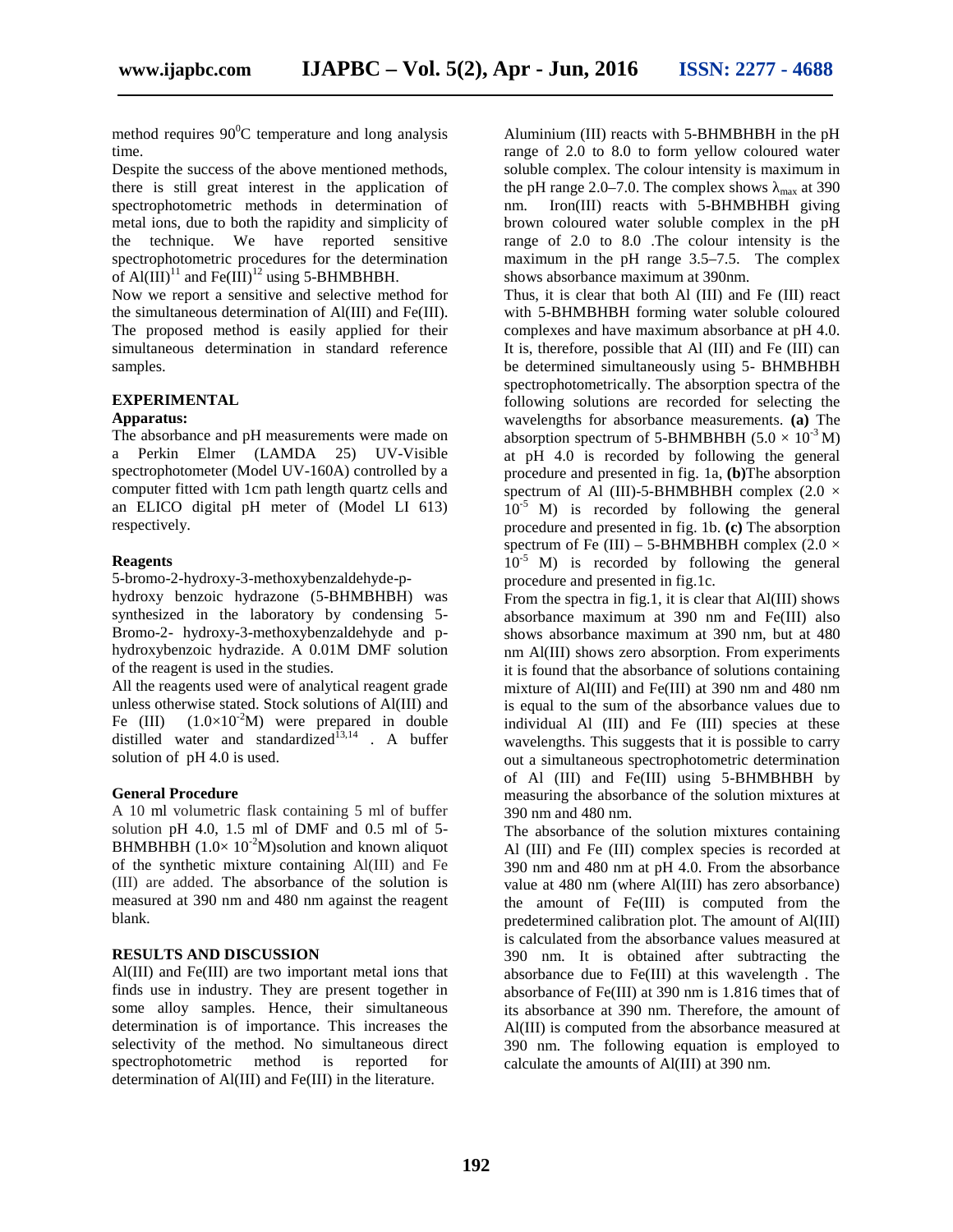$$
AI(III) = \frac{A_{390} - (A_{480} \times 1.816)}{390} \times 26.98 \times 10^3 \dots 1
$$

where  $A_{390}$  and  $A_{480}$  are the absorbance values of the solution mixtures at 390 and 480 nm respectively.  $_{390} \in$ <sup>Al</sup> is the molar absorptivity of Al(III) at 390nm.The factor 1.816 is to convert the absorbance at 480 nm to equalize to the absorbance contribution of Fe(III) at  $390$  nm.  $26.98 \times 10^3$  is the factor to convert the concentrations of Al(III) into micro $\frac{61 \text{ A}}{\text{first}}$ grams.

The simultaneous spectrophotometric determination of Al(III) and Fe(III) in synthetic mixtures is carried out by following the general procedure. The results are presented in table-

#### **Applications**

The method is applied for the determination of Al(III) and Fe(III) in alloy samples. The alloy Al(III) and Fe(III) in alloy samples are brought into solution by adopting by the

 $\frac{390}{N}$   $\frac{(1480 \times 1.010)}{N}$   $\times$  26.98  $\times$  10<sup>3</sup> ... 1<br>Al(III) and Fe(III) present are determined by the  $\frac{1.816}{2} \times 26.98 \times 10^3$  . 1 procedure reported literature and the percentages of present method. The certified composition of alloy samples are given underneath the table containing the results and are presented in table-2.

#### **CONCLUSION**

A survey of literature reports no method for simultaneous direct spectrophotometric determination of Al(III) and Fe(III). Hence, the present method is report of direct spectrophotometric determination of Al(III) and Fe(III). The method is rapid, precise, sensitive and highly selective for the determination of Al(III) and Fe(III) in alloy samples.

#### **ACKNOWLEDGEMENT**

The authors thank the authorities of S.K.University for providing necessary facilities for carrying out the work. One of the authors (Dr. B. Saritha), Post Doctoral fellow, thanks the University Grants Commission (UGC) for providing financial support.

| Amount taken (µg/ml) |         | Amount found* (µg/ml) |         | Relative error $(\% )$ |         |
|----------------------|---------|-----------------------|---------|------------------------|---------|
| AI(III)              | Fe(III) | AI(III)               | Fe(III) | AI(III)                | Fe(III) |
| 0.323                | 0.558   | 0.322                 | 0.553   | 0.92                   | $-0.89$ |
| 0.323                | 0.279   | 0.318                 | 0.284   | $-0.61$                | 0.56    |
| 0.323                | 1.117   | 0.326                 | 1.119   | $-0.30$                | $-0.51$ |
| 0.323                | 1.396   | 0.320                 | 1.390   | 0.61                   | $-0.45$ |
| 0.323                | 1.675   | 0.323                 | 1.671   | 0.30                   | 0.25    |
| 0.377                | 0.837   | 0.380                 | 0.840   | $-0.53$                | 0.56    |
| 0.431                | 0.837   | 0.427                 | 0.842   | 0.23                   | $-0.85$ |
| 0.647                | 0.837   | 0.640                 | 0.847   | 0.46                   | 0.28    |
| 0.755                | 0.837   | 0.759                 | 0.831   | $-0.52$                | $-0.71$ |

**Table 1 Simultaneous determination of Al(III) and Fe(III) in synthetic mixtures**

\* Average of five determinations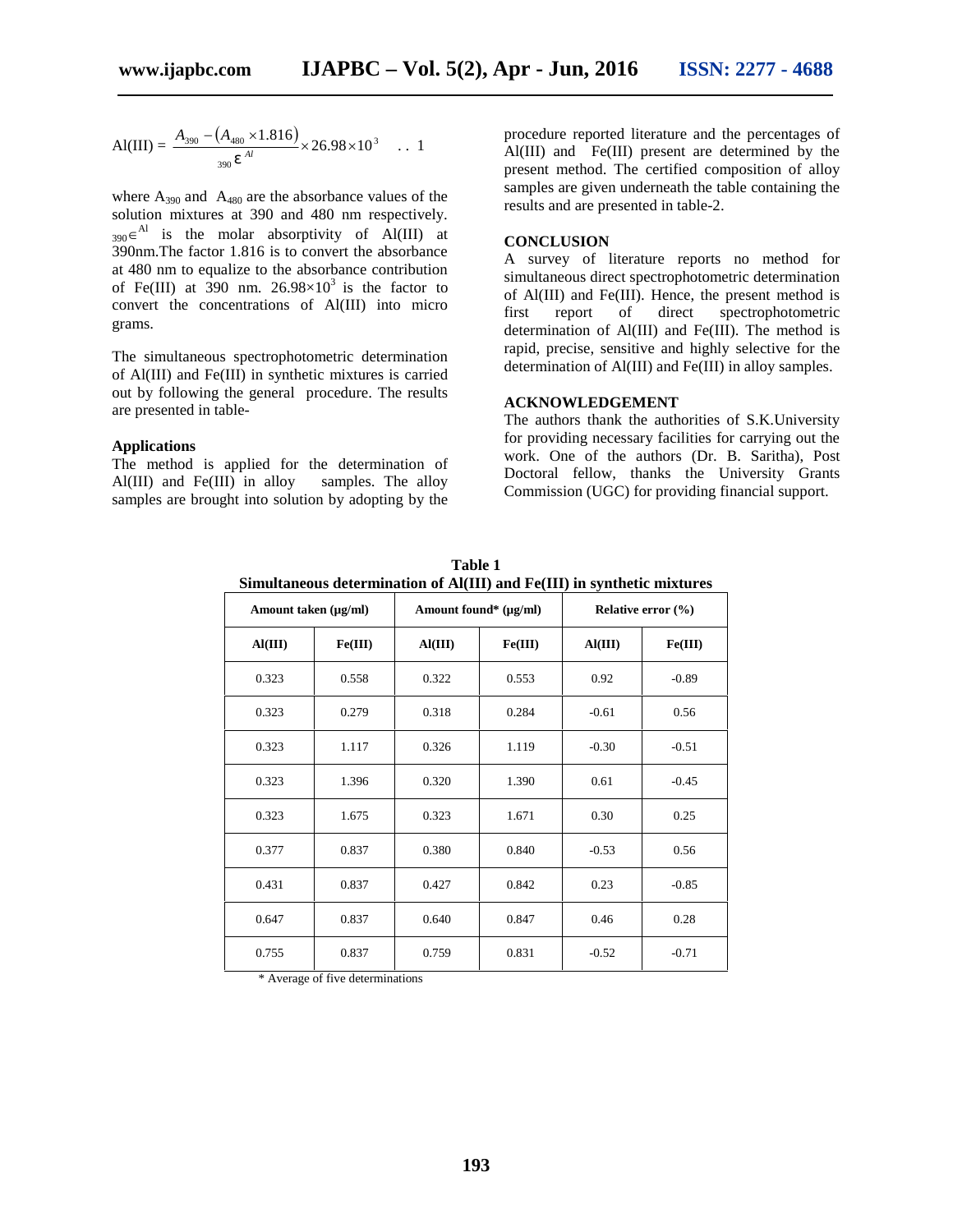| $T_{\text{min}}$ 2016 | TOONL 22 |  |
|-----------------------|----------|--|

| Simultaneous determination of Al(III) and Fe (III) in different samples |         |                     |         |         |         |                              |  |  |  |
|-------------------------------------------------------------------------|---------|---------------------|---------|---------|---------|------------------------------|--|--|--|
| <b>Alloy sample</b>                                                     |         | Composition $(\% )$ |         |         |         |                              |  |  |  |
|                                                                         |         | <b>Certified</b>    |         | Found*  |         | Relative error $\frac{6}{6}$ |  |  |  |
|                                                                         | AI(III) | Fe(III)             | AI(III) | Fe(III) | AI(III) | Fe(III)                      |  |  |  |
| $\mathrm{R}$ SRM 679                                                    | 11.1    | 9.05                | 10.94   | 9.15    | $-1.44$ | 1.10                         |  |  |  |
| ${}^{\rm b}$ CRM851-1                                                   | 2.01    | 19.9                | 2.00    | 20.29   | $-0.49$ | 1.95                         |  |  |  |

**Table -2**

\* Average of five determinations

<sup>a</sup>Composition: Ca:0.1628%,Mg:0.7552%, K:2.433%, Si:24.34%, Na:0.1304%,Ti: 0.577% CRM851-1 2.01 19.9 2.00 2.00 20.<br>
Average of five determinations<br>
Composition: Ca:0.1628%,Mg:0.7552%, K:2.433%, Si:24.34%, Na:0.1304%,Ti: 0.577%<br>
Composition: SiO<sub>2</sub>:13.53%,TiO<sub>2</sub>:0.42%,CaO:40.1%,MgO:3.73%,Cr<sub>2</sub>O<sub>3</sub>:0.80%,

 ${}^{b}$ Composition: SiO<sub>2</sub>:13.53%,TiO<sub>2</sub>:0.42%,CaO:40.1%,MgO:3.73%,Cr<sub>2</sub>O<sub>3</sub>:0.80%,

MnO:7.96%,V2O5: 0.24%,P2O5:3.06%,S:0.37%,F:0.1%